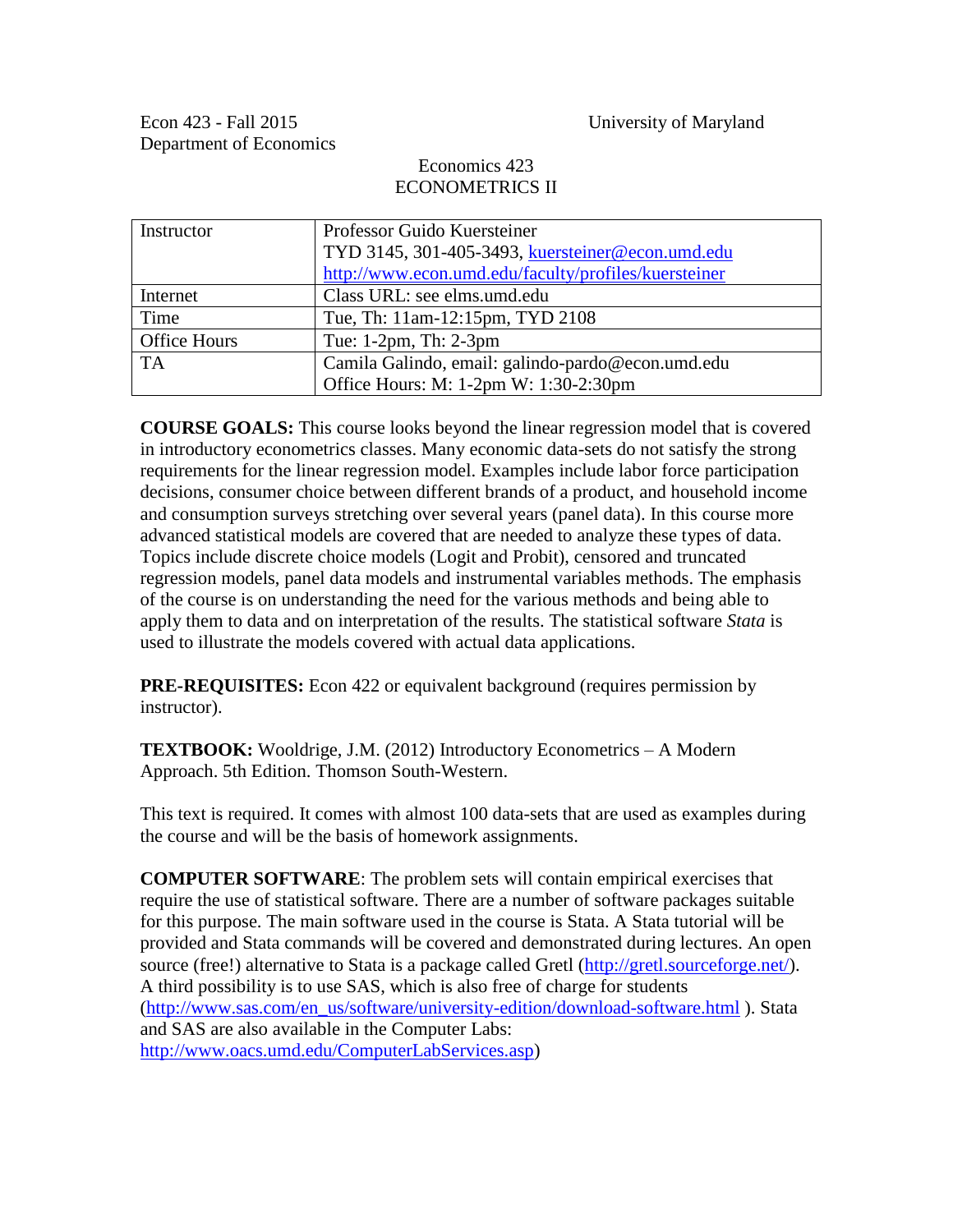**ADDITIONAL RESOURCES:** Check the class web page for additional materials, problem sets etc. I will communicate by email sent to the class list to announce problem sets and solutions, class cancelations and make-up classes (in case of University closing) etc.

# **COMPLEMENTARY LITERATURE:**

• R. J. Larsen and M. L. Marx, An Introduction to Mathematical Statistics and its Applications, Prentice Hall. This is an excellent text to review in more depth the statistical concepts presented in class and beyond. This is an undergraduate text, therefore very accessible.

• Angrist, Joshua D. and Jörn-Steffen Pischke (2009): Mostly Harmless Econometrics: An Empiricist Companion, Princeton University Press.

• Angrist, Joshua D. and Jörn-Steffen Pischke (2015): Mastering 'Metrics: The Path from Cause to Effect, Princeton University Press.

• Cameron, A Colin and Parvin K. Trivedi (2010): Microeconometrics Using Stata, Revised Edition, Stata Press.

• Stock, James H. and Mark W. Watson (2006) Introduction to Econometrics, Second Edition, Addison-Wesley: Boston, MA.

• W. Greene, Econometric Analysis, Prentice Hall. This is an advanced text (graduate level). In addition to the topics we will cover in class, it contains a number of additional topics that give you a flavor of the discipline. A good resource book.

• J. Wooldridge, Econometric Analysis of Cross Section and Panel Data. This is a graduate course level text book that covers the material of this course in greater detail and at a more advanced level.

**COMPUTER ASSIGNMENTS:** Homework problems that require the use of statistical software will be handed out periodically. Check the lab schedule to plan times when you can complete your assignment. Homework will be graded on a pass/fail basis.

|                 | <b>Handed Out</b> | Due           |
|-----------------|-------------------|---------------|
| PS1             | Sep 15            | Sep 22        |
| PS <sub>2</sub> | Sep 29            | Oct 6         |
| PS3             | Oct 20            | <b>Oct 27</b> |
| PS4             | <b>Nov</b> 17     | <b>Nov 24</b> |

# **PROBLEM SET DUE DATES:**

Problem Sets will be posted online at the dates listed above. You will have one week to complete each assignment. Homework needs to be handed in **in class** on the dates listed in the table. Homework that is handed in late receives a grade of fail.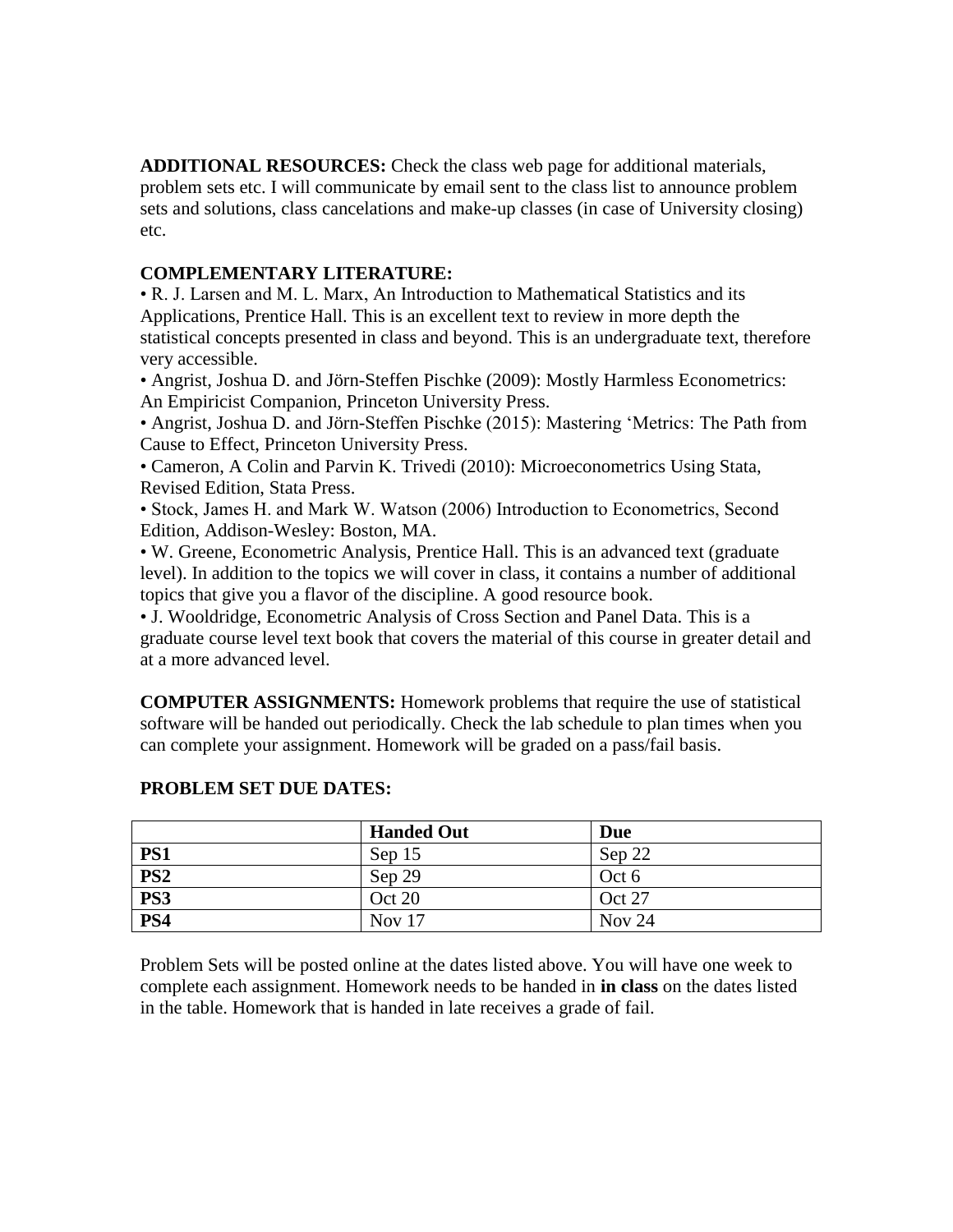## **COURSE GRADING:**

| Homework   | 10% | Due as listed above    |
|------------|-----|------------------------|
| Midterm I  | 20% | Oct 13 (in class)      |
| Midterm II | 30% | Nov $3$ (in class)     |
| Final      | 40% | Monday, Dec 14, 8-10am |
|            |     | (subject to change)    |

**EXAM FORMAT:** The midterm and final exams are closed book exams. All you need to bring to the exam is pen or pencil and a basic calculator. Any form of collaboration during the exams or use of unauthorized materials is strictly forbidden.

Collaboration on homework is allowed and encouraged. However, make sure you write up your answers individually (i.e. don't copy some else's homework verbatim).

### **Academic Integrity**

The student-administered University Honor Code and Honor Pledge (shc.umd.edu/code.html) prohibits students from cheating on exams, plagiarizing papers, submitting the same paper for credit in two courses without authorization, buying papers, submitting fraudulent documents and forging signatures. On every examination students must write by hand and sign the following pledge,

"I pledge on my honor that I have not given or received any unauthorized assistance on this examination or assignment."

Compliance with the code is administered by the Student Honor Council, which strives to promote a community of trust on the College Park campus.

### **Copyright Protection for Class Materials**

The lecture class and all other course materials that exist in a tangible medium, such as written or recorded lectures, Power Point presentations, handouts and tests, are copyright protected. Students may not copy and distribute such materials except for personal use and with the instructor's permission.

### **Attendance**

By signing up for this class you agree to exam formats, course requirements and timing of exams and due dates of work to be handed in. Attendance in all lectures is expected.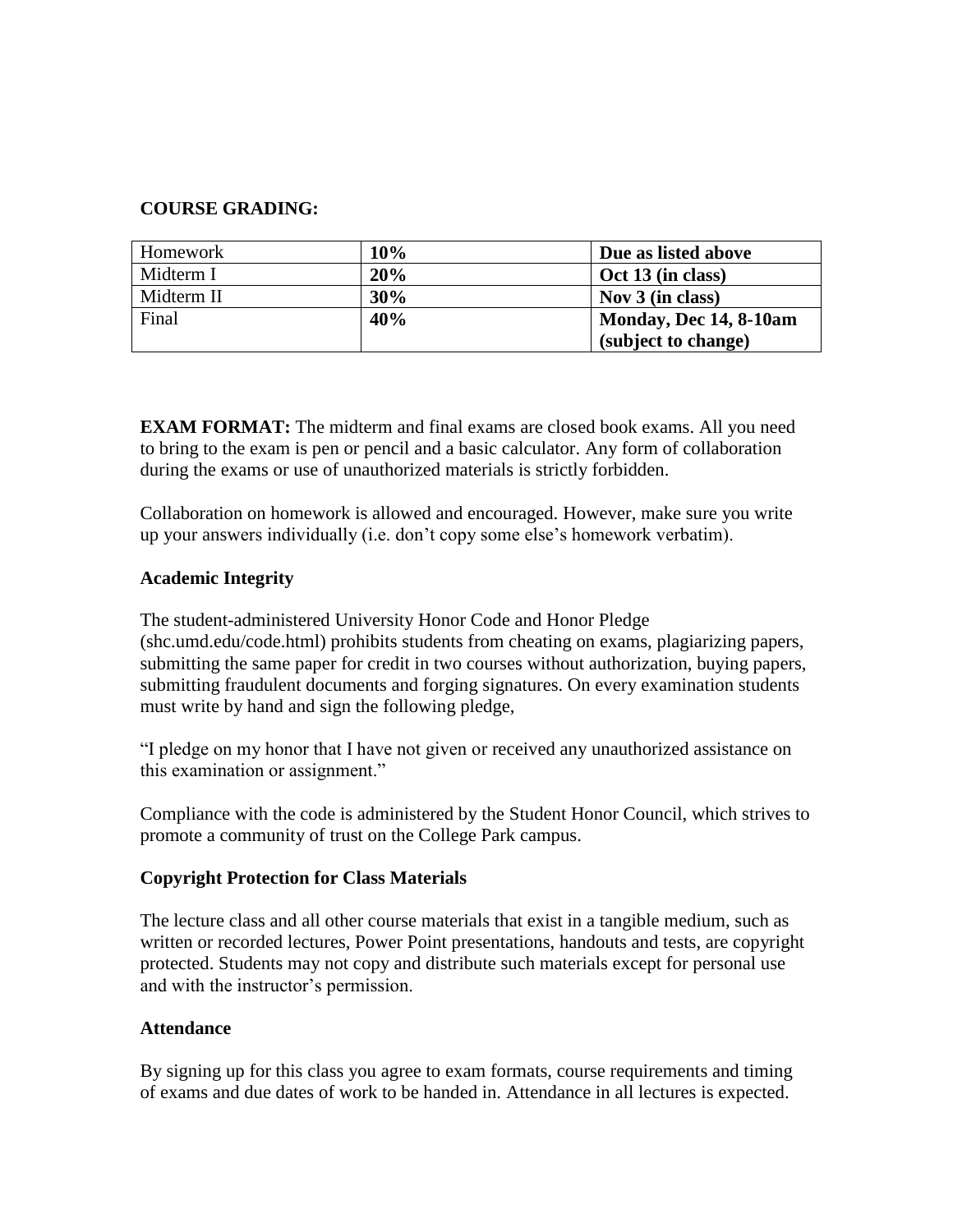University policies excuse the absences of students for

- illness.
- religious observances,
- participation in University activities at the request of university authorities and
- compelling circumstances beyond the student's control.

The University's policy on religious observance and classroom assignments and tests states that students should not be penalized for participation in religious observances and that, whenever feasible, they should be allowed to make up academic assignments that are missed due to such absences. **Students are responsible for notifying the instructor of projected absences within the first two weeks of the semester.** This is especially important for final examinations.

Multiple or prolonged absences, and absences that prevent attendance at a major scheduled grading event as noted under course requirements, will require either (i) written documentation from an appropriate health care provider/organization or (ii) advance notice in writing of a religious observance or University-sanctioned event. Make up exams and extensions of deadlines will be given only when the student has a University-recognized excused absence. If a major scheduled grading event must be missed for a legitimate reason, the student must contact the instructor **and the director of undergraduate studies** (Dr. Cindy Clement) prior to the scheduled date and time. If a major scheduled grading event is missed due to unforeseen circumstances on the scheduled date, the student (or family member/friend in extreme circumstances) must contact the instructor within 24 hours of the missed exam/deadline. Official documentation of the excuse must always be provided. If a student misses an exam or assignment deadline for any unauthorized reason or cannot provide acceptable documentation, he/she will receive a grade of zero. For information on the university's absence policy see:

http://www.umd.edu/catalog/index.cfm/show/content.section/c/27/ss/1584/s/1540

# **Students with Disabilities**

UMD guarantees appropriate accommodations for students with disabilities. If you require accommodation, please contact me as soon as possible. If you need further clarification, the link to DSS is:<http://faculty.umd.edu/teach/specialneeds.html>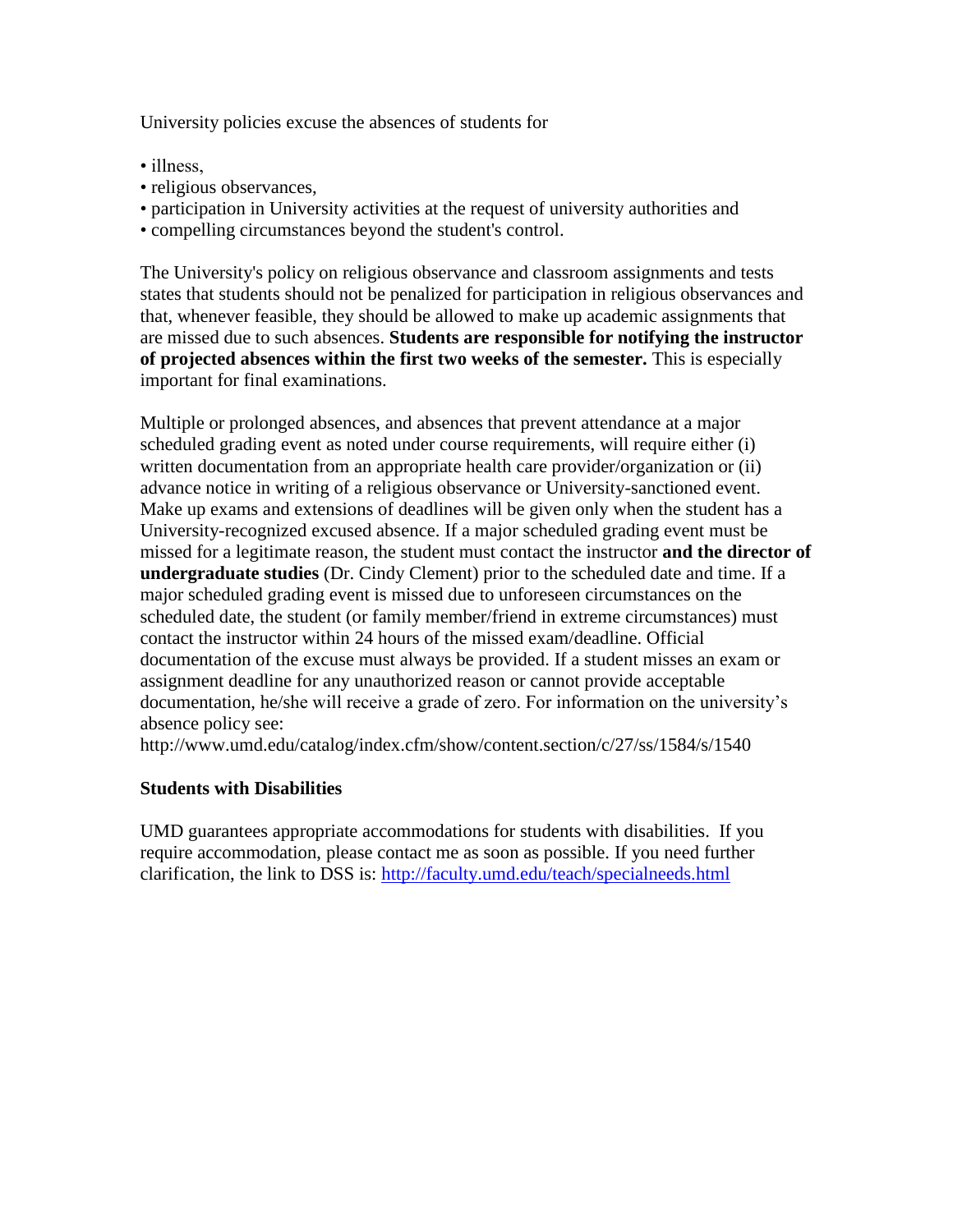# **COURSE OUTLINE:**

## **Part 0 - Introduction to Empirical Questions and Data**

- 1. Some examples of empirical questions: W 1.2
- 2. Experimental versus Observational Data: W 1.3
- 3. Data Sources and Types: W 1.3
- 4. Causality: W1.3

## **Part I - Review of the Linear Regression Model**

1. The Simple Linear Regression Model: W 2.1, 2.2

2. Sampling Distribution of the OLS Estimators: W 2.5, Summary of Chapter 2

3. Hypothesis Tests and Confidence Intervals for the Linear Regression Model: W 4.2, 4.3, 4.5

## **Part II – Instrumental Variables Regression**

- 1. Motivation: Omitted Variables in a Simple Regression Model: W 15.1
- 2. IV Estimation of the Multiple Regression Model: W 15.2
- 3. Two Stage Least Squares: W 15.3
- 4. Two Stage Least Squares with Heteroskedasticity: W 15.6

# **Part III – Panel Data Methods**

- 1. Policy Analysis with pooled Cross-Sections : W 13.1,13.2
- 2. Two Period Panel Data Analysis: W 13.3, 13.4
- 3. Differencing Panel Data: W 13.5
- 4. Fixed Effects Estimation: W 14.1
- 5. Random Effects Estimation: W 14.2

# **Part IV – Binary Response Models**

- 1. Logit and Probit Models for Binary Response: W 17.1
- 2. Specifying Logit and Probit Models: W17.1
- 3. Maximum Likelhihood Estimation of Logit and Probit Models: W17.1 A C.4
- 4. Testing Multiple Hypotheses: W17.1
- 5. Interpreting the Logit and Probit Estimates W17.1

### **Part VI – Data with Corner Solution Responses**

- 1. The Tobit Model: W 17.2
- 2. Interpreting Tobit Estimates
- 3. Specification Issues in Tobit Models